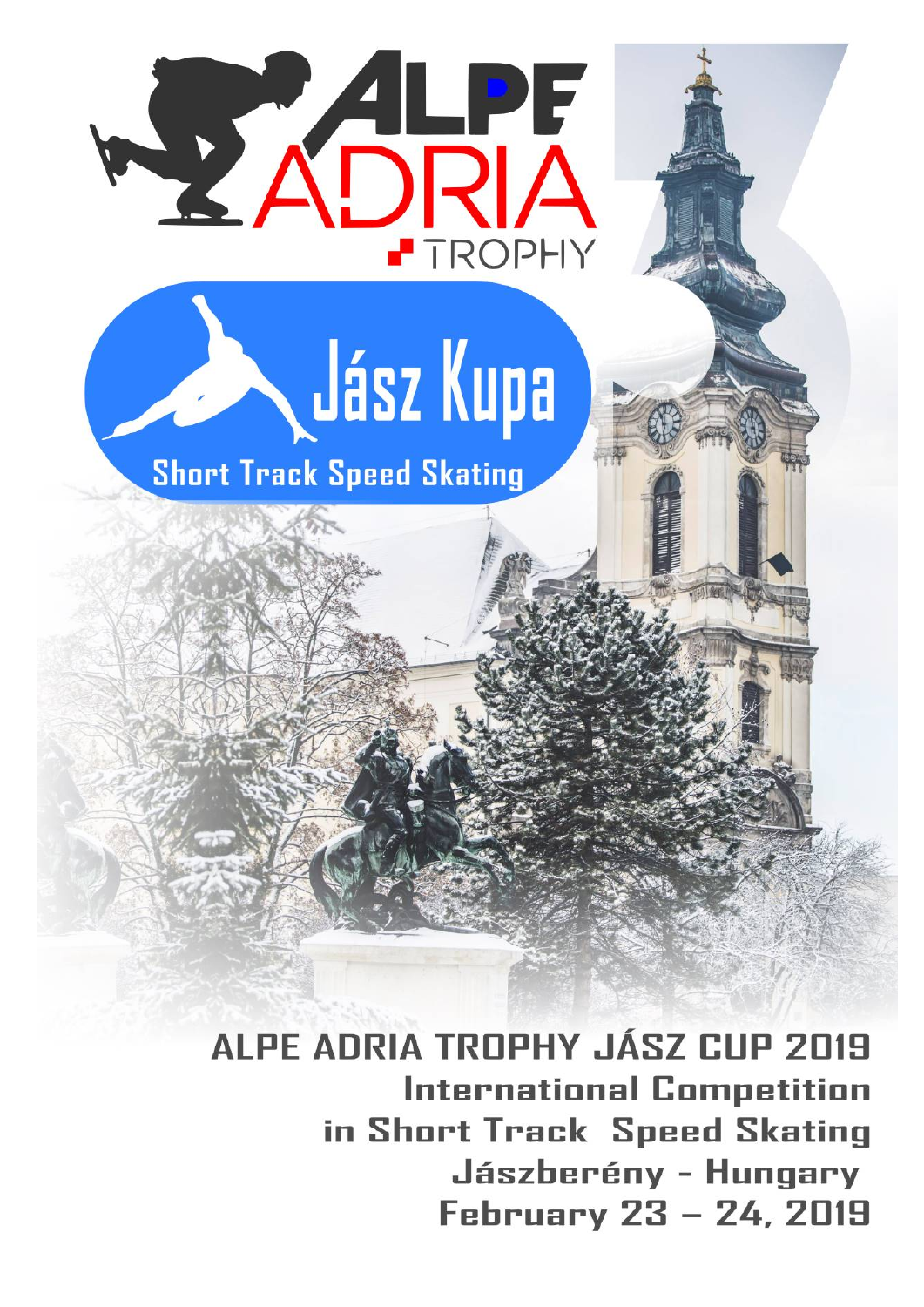The organizers have the honour of inviting your team to participate at the competition, under the following conditions:

| ORGANIZING COMMITTEE<br>HNSF (MOKSZ) – Mrs. VÁRADI, Orsolya |      | <b>COMPETITOR'S STEWARD</b><br>Mr. BODA, Csaba |
|-------------------------------------------------------------|------|------------------------------------------------|
| H-1143 BUDAPEST, STEFÁNIA ÚT 2.                             |      |                                                |
| Tel: $+3612522369$                                          | Tel: | +36 20 9326400                                 |
| Fax: $+3612512279$                                          | Tel: | $+3627548300$                                  |
| E-mail: info@hunskate.hu                                    |      | E-mail: bodacs@freemail.hu                     |

#### **COMPETITION VENUE:**

The competition will be carried out in the covered Ice Hall of Jászberény measuring 30x60 m and Protective padding covers the boards in accordance with Rule 280, paragraph 5 and the respective ISU Communications. The tracks are in accordance with Rule 280, paragraph  $1 - 4$ . The compass of the track is 111.12 m, according to ISU Rules with curves of 8 m. During the competitions there will be 5 additional tracks with displacement of 1 m each. The finish line for all distances is the same, only the starting place of the distances 500 m and 1500 m will be changed.

**PARTICIPATION:** Only registered competitors of ISU Members are allowed to participate.

#### **AGE-GROUPS:**

| Senior + Jun $A$ + Jun B | born before  | 30.06.2003.               |
|--------------------------|--------------|---------------------------|
| Junior C                 | born between | $01.07.2003 - 30.06.2005$ |
| Junior D                 | born between | $01.07.2005 - 30.06.2007$ |
| Junior E                 | born between | $01.07.2007 - 30.06.2009$ |
| Junior F                 | born between | $01.07.2009 - 30.06.2011$ |
| Junior G                 | born between | $01.07.2011 - 30.06.2013$ |

#### **DISTANCES:**

### x *INDIVIDUAL (in all final system)*

| Senior + Jun $A$ + Jun B | 1500 m | 500 m           | 1000 m           |
|--------------------------|--------|-----------------|------------------|
| Junior C                 | 1500 m | 500 m           | 1000 m           |
| Junior D                 | 1000 m | 500 m           | 777 m            |
| Junior E                 | 777 m  | $333 \text{ m}$ | 500 m            |
| Junior F                 | 500 m  | $222 \text{ m}$ | 333 m            |
| Junior G                 | 333 m  | 111 m           | 222 <sub>m</sub> |

### x *RELAY*

| Ladies | $2000 \text{ m}$ (Junior C + D) | 3 skaters |
|--------|---------------------------------|-----------|
|        | $2000 \text{ m}$ (Junior E + F) | 3 skaters |
| Men    | $2000 \text{ m}$ (Junior C + D) | 3 skaters |
|        | $2000 \text{ m}$ (Junior E + F) | 3 skaters |

Each Club or the respective ISU Member have the right to enter one relay team of  $4(3 + 1$  substitute) competitors per category.

The final standing will be calculated by adding the final points 34-21-13-8-5-3-2-1 scored in the Finals. In case of a tie, the points are determined by combining the points of the positions involved and equally distributing to the respective participants. (See Rule 295. § 5.)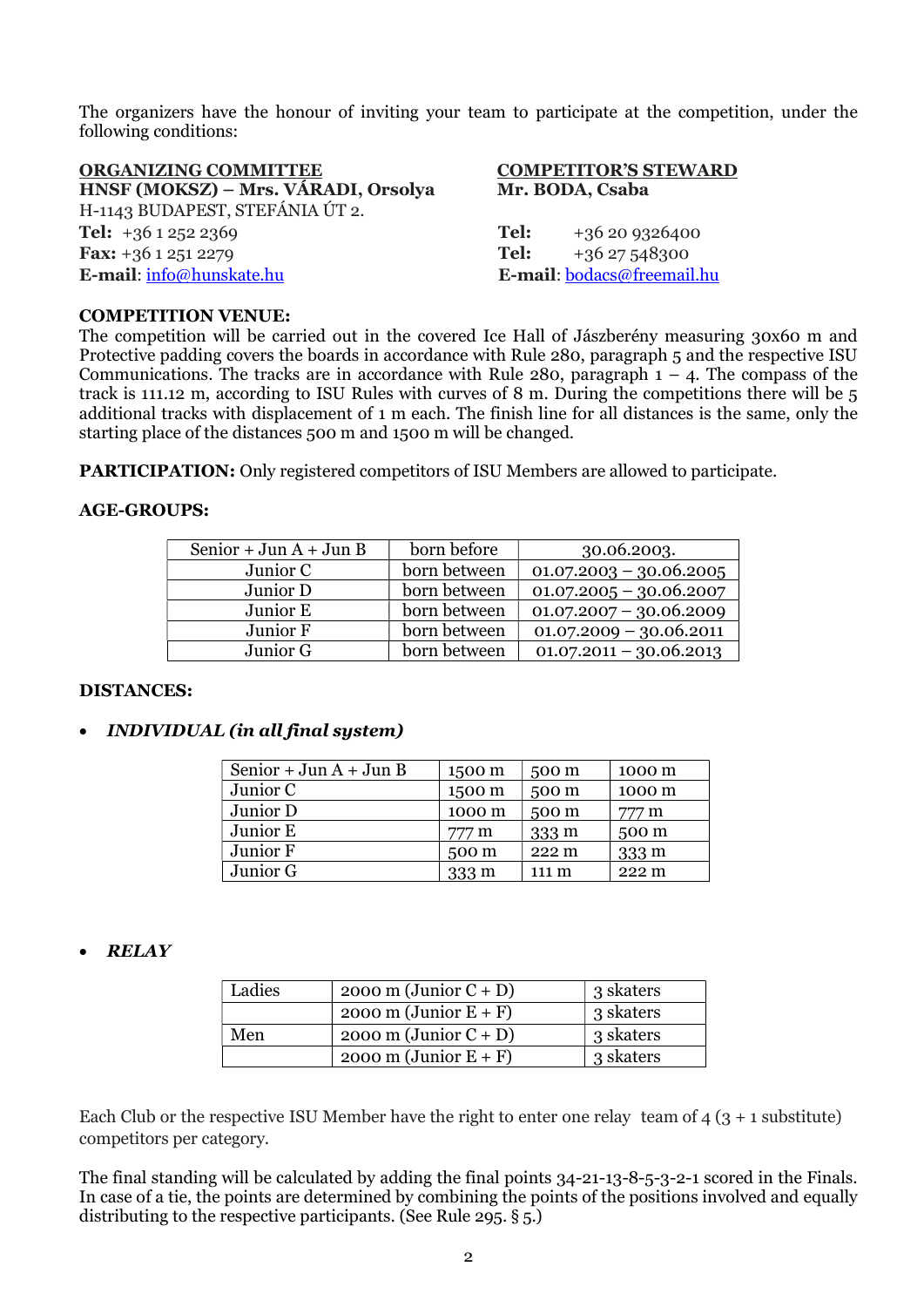# **PRELIMINARY PROGRAM:** the program is tentative

| February 22 (Friday)   | Official Draw         | 18.30                     |
|------------------------|-----------------------|---------------------------|
|                        | Training              | $19.00 - 19.45$ (C-D-E-F) |
|                        | Training              | $20.00 - 20.45(S-A-B)$    |
| February 23 (Saturday) | Warm up               | 08.00-09.00               |
|                        | Competitions          | $ 09.15 - 18.00$          |
| February 24 (Sunday)   | Warm up               | $ 07.30 - 08.30 $         |
|                        | Competitions          | $ 08.45 - 15.00$          |
|                        | <b>Award Ceremony</b> | 15.30                     |

## **EQUIPMENT:**

Only equipment, which are in accordance with the ISU rules can be used in the competitions. The compulsory rounding of the corners of the blades will be controlled.

### **ENTRIES:**

The Preliminary Entries must be submitted by January 28, 2018 at the latest! These entries should contain the following data:

- $\Box$  The title of the competition;
- $\Box$  The name of the Club and ISU Member making the entry;
- $\Box$  The number of athletes in each category;
- $\Box$  The number of coaches and team leaders;
- $\Box$  A financial statement by the respective Club/ISU Member that all costs occurred will be covered.

Final Entries shall be communicated to the Organizing Committee and can only be made electronically through the www.shorttracklive.info website and must clearly state:

- $\Box$  The given (first) name and surname of the competitor;
- $\Box$  Date of birth of each competitor;
- $\Box$  Data requested for drawing purposes;
- $\Box$  The date and time of arrival and departure of competitors and those accompanying them;
- $\Box$  A financial statement by the respective Club/ISU Member that all costs occurred will be covered.

The **Final Entry Forms** must be sent to the Competition Office not later than **February 17, 2018.** 

# **ENTRY FEE: EUR 25,- / person +** deposit for helmet covers and transponder **50,- EUR / team**

# **Please make sure to transfer the money to the following account:**

| Name of the Bank:  | MKB Bank Zrt,                                               |
|--------------------|-------------------------------------------------------------|
| Bank account name: | MOKSZ.                                                      |
| Bank swift code:   | <b>MKKBHUHB</b>                                             |
|                    | EUR IBAN account number: HU94 1030 0002 5010 0124 2100 4884 |

### **AWARDS:**

The first three placed competitors of the individual competition in combined will receive medals and diploma.

The skaters of the first three placed relay teams of each category will be awarded with medals respectively.

### **MISCELLANEOUS:**

each competitor participates in the competition at his/her own risk and insurance; the organizers do not take responsibility for any possible injuries or accidents